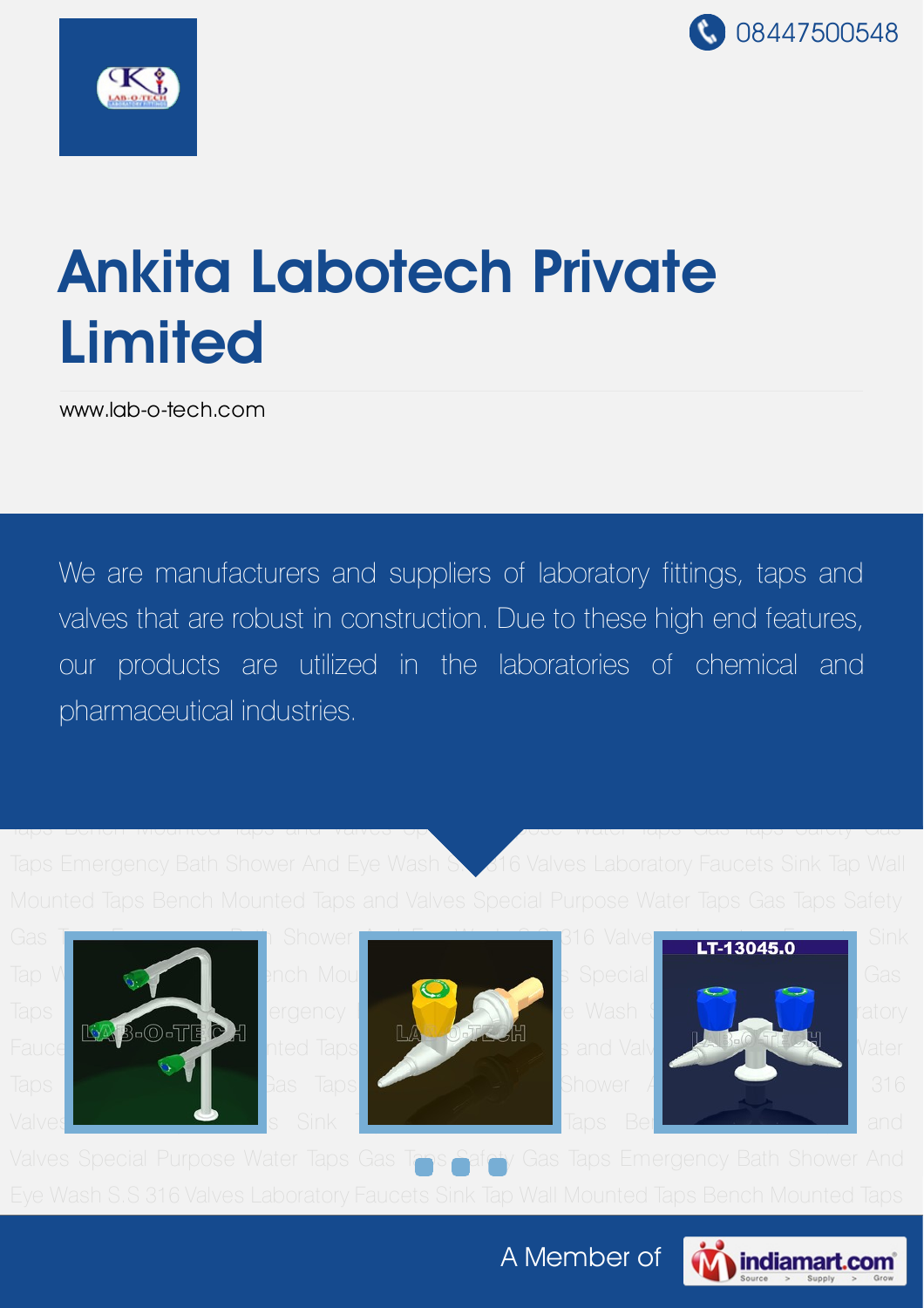## P r o f i l e

We, Kamal Industries are one of the renowned manufacturers and suppliers of laboratory fittings, taps and valves. Use of premium quality raw material in manufacturing process has made our products durable and corrosion resistant. Owing to precise engineering, robust construction and fine performance, our range is extensively used in the laboratories schools, colleges, hospitals and research departments.

With the assistance of robust manufacturing unit, we are able to design our range at par with international quality standards. Installed with modern machines such as cutting, welding and molding, our manufacturing unit helps us to fulfill bulk and urgent requirements of clients. Our professionals are well versed with these machines and assist us in improvising our existing range of products. Owing to their proper coordination, we are able to manufacture our products in accordance with client's specifications. We are continuously progressing under the proficient guidance of our team of experienced and qualified professionals. Due to their in-depth knowledge and rich industry experience, we are able to garner huge clientele all over the world.

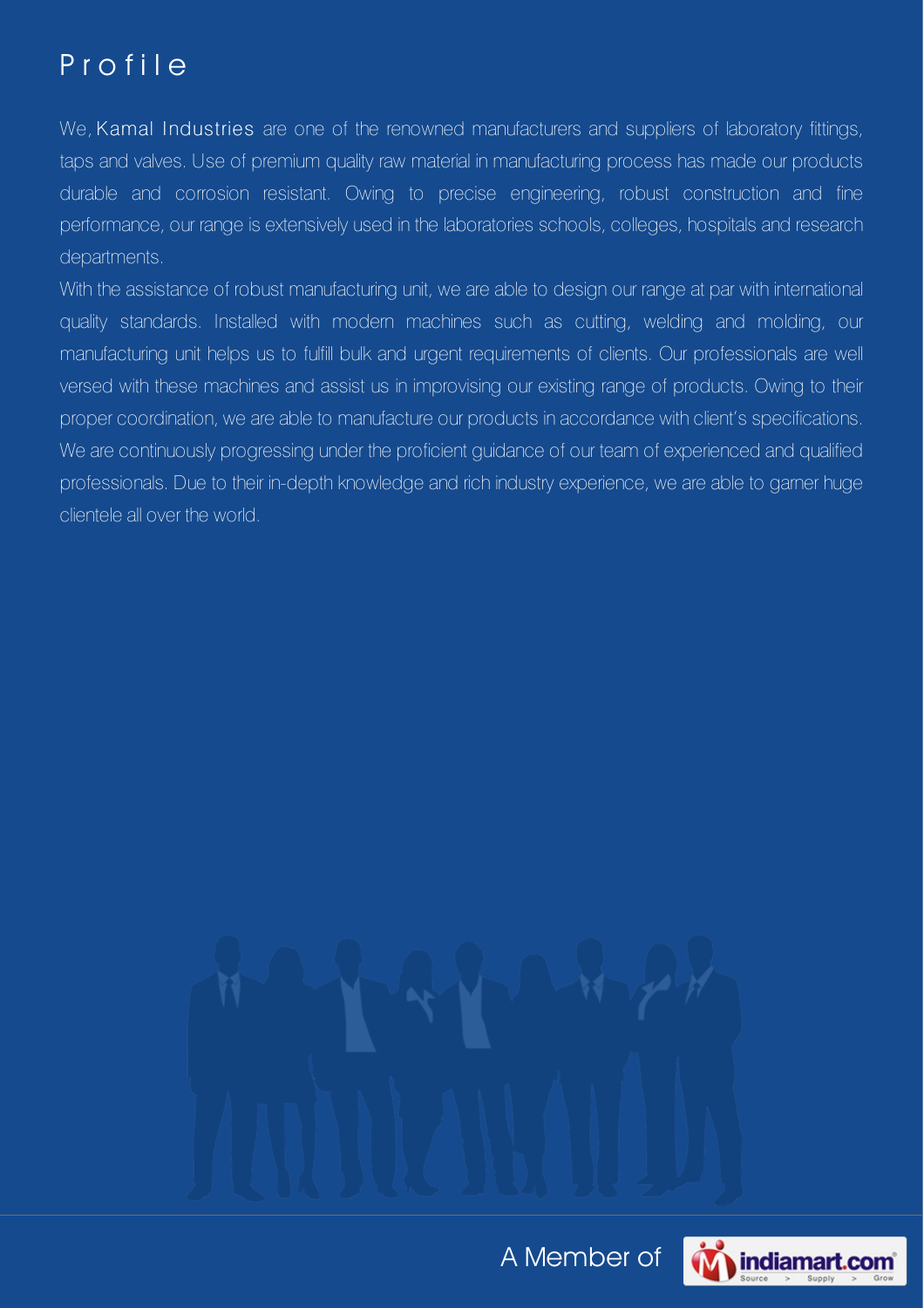#### Mounted Taps and Valves Special Purpose Water Taps Safety Gas Taps Safety Gas Taps Safety Gas Taps Safety Gas

Material Brass . Wrist operated fittings have ceramic headwork's made of Al-oxide.

Taps Case Taps Cases Taps Shower And Eye Mandles of chemical resistant polypropylene, coloured to match the service

All fittings are protected by a surface treatment of Polyester powder coat which is highly resistant to most chemicals.





Tap Wall Maxway Standout 45MMh Mounted Taps a Bench Fitting With 1 Column pose Water Taps Gas Taps Safety Gas Taps Emergency Bath Shower And Eye Wash S.S 316 Standout 45MM





Valves Special Way Standout 20MM aps Gas Taps Safet Wall Mounted T- Tap With y Bath Shower Nozzle 90 Degree

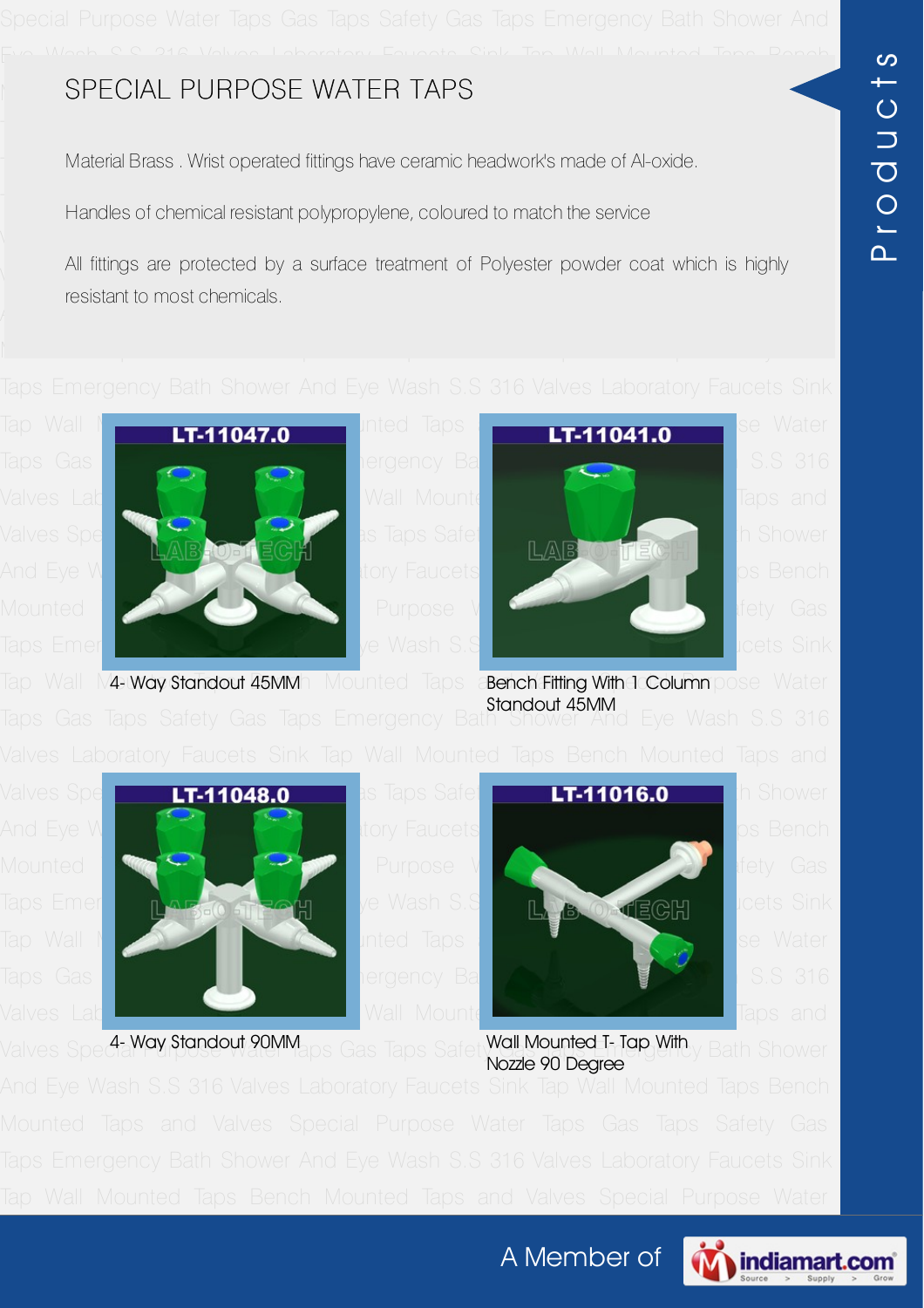#### Mounted Taps and Valves Special Purpose Water Taps Gas Taps Safety Gas GAS TAPS

The Gas Taps for combustible gases is supplied with ceramic safety spring lock head Tap Wall Mounted Taps Bench Mounted Taps and Valves Special Purpose Water valve.

Valves Laboratory Features: Sink Tap Wall Mounted Taps Bench Mounted Taps Bench Mounted Taps Bench Mounted Taps Bench Mounted Taps and Taps and Taps Bench Mounted Taps and Taps and Taps and Taps and Taps and Taps and Taps Features:-

- $\blacklozenge$  . Fixed hose connector  $\blacklozenge$   $\blacklozenge$   $\blacklozenge$   $\blacklozenge$   $\blacklozenge$   $\blacklozenge$   $\blacklozenge$   $\blacklozenge$   $\blacklozenge$   $\blacklozenge$   $\blacklozenge$   $\blacklozenge$   $\blacklozenge$   $\blacklozenge$   $\blacklozenge$   $\blacklozenge$   $\blacklozenge$   $\blacklozenge$   $\blacklozenge$   $\blacklozenge$   $\blacklozenge$   $\blacklozenge$   $\blacklozenge$   $\blacklozenge$
- **Mounted Taps and Valves Special Purpose Special Purpose Water Taps Safety Gas Taps Safety Gas Taps Safety Gas T**
- **Taps Emergency Bath Shower And Eye Wash Shower And Eye Wash Street Shower Shower Sink Shower Sink Shower Sinks**





Valves Spec**standout)**ose Water Taps Gas Taps Safety**rap**as Taps Emergency Bath Shower 4 Way Standout (90 MM **Standout**) Two Way Bench Mounted Gas





Mounted Tone Way Bench Mounted Gas Purpose Wat Way Bench Mounted Gas Safety Gas Taps Emerg<sup>ign</sup>cy Bath Shower And Eye Wash S.S Tap With 45 Degree Nozzle, Faucets Sink 4 Way Bench Mounted Gas Tap With 45 Degree Nozzle



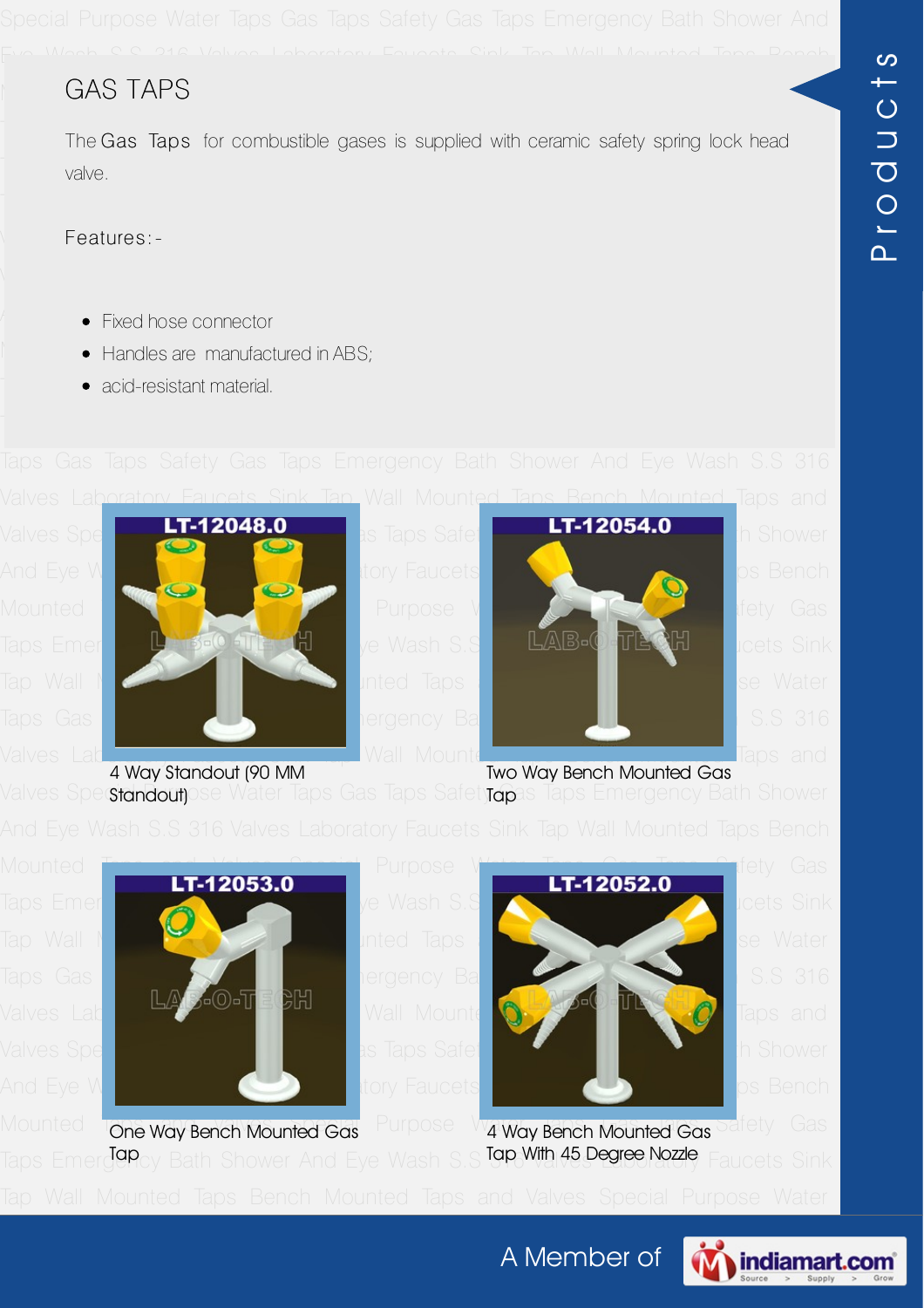### Mounted Taps and Valves Special Purpose Water Taps Gas Taps Safety Gas SAFETY GAS TAPS

The Safety Gas Taps for combustible gases is supplied with ceramic safety spring lock Tap Wall Mounted Taps Bench Mounted Taps and Valves Special Purpose Water head valve.

- Valves Laboratory Faucets Sink Tap Wall Mounted Taps Bench Mounted Taps and Fixed hose connector
- valves Special Purpose Water Taps Gas Taps Safety Gas Taps Safety Gas Taps Safety Gas Taps Shower Shower Shower Shower Shower Shower Shower Shower Shower Shower Shower Shower Shower Shower Shower Shower Shower Shower Showe
- $\blacklozenge$  316  $\blacktriangle$  316  $\blacktriangle$  316  $\blacktriangle$  316  $\blacktriangle$   $\blacktriangle$  316  $\blacktriangle$  316  $\blacktriangle$  316  $\blacktriangle$  316  $\blacktriangle$  316  $\blacktriangle$  316  $\blacktriangle$  316  $\blacktriangle$  316  $\blacktriangle$  316  $\blacktriangle$  316  $\blacktriangle$  316  $\blacktriangle$  316  $\blacktriangle$  316  $\blacktriangle$  316  $\blacktriangle$  316  $\blacktriangle$  316  $\blacktriangle$  316  $\black$



Taps Gas **Twainvounied Gas.idp.yu** Emergency Bat**u. Shower And Eye Wa**sh S.S 316 Degree Nozzle Valve



Suspended Wall Mounted 90



And Eye W**<sub>i</sub>Degree Gas fap**alves Laboratory Faucets **Degree Nozzle**ll Mounted Taps Bench Wall Mounted " Y" Tap With 90

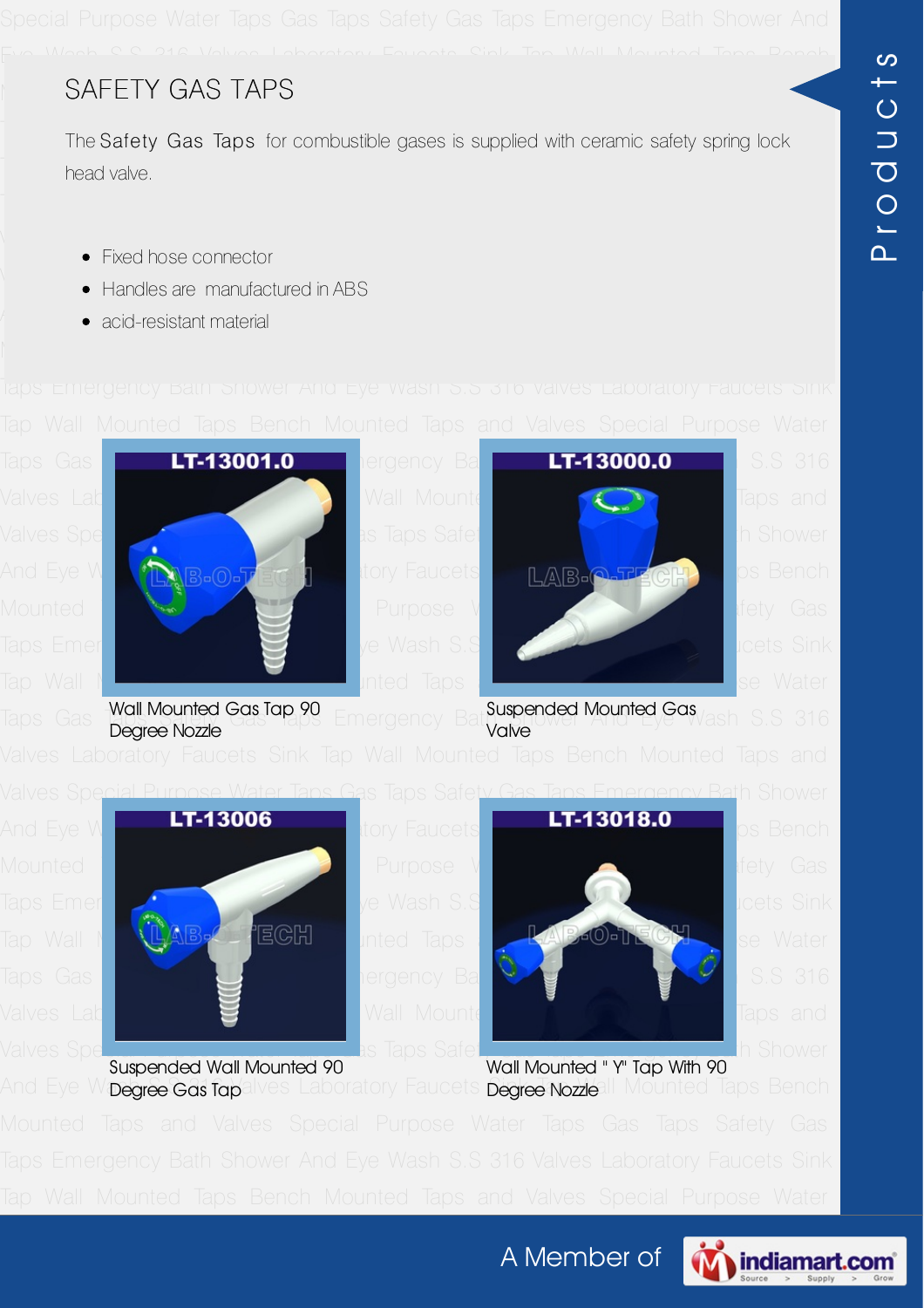### MOUNTED TAPS AND TAPS AND TAPS SPECIAL PURPOSE WAS TAPS SAFETY GAS TAPS SAFETY GAS TAPS SAFETY CONTROL TAPS SAFETY CONTROL TAPS SAFETY CONTROL TAPS SAFETY CONTROL TAPS SAFETY CONTROL TAPS SAFETY CONTROL TAPS SAFETY CONTROL

nd the Show Bath Shower And Eye Wash Shower And Eye Wash Shower Shower Shower Shower Shower Shower Sings Standard S<br>1. Body: Galvanize inner body brass concealed.2. Coating: High gloss powder coating3. **Emergency Shower: Brass inlet pipe, brass stay ball valve, Brass Pull Rod, Brass shower** head 4. Eye Wash: Brass inlet pipe, Brass-open ball valve S/S eye wash bowl5. Spray head: valves Laboratory Faucets Sink Tap Wall Mounted Tap Wall Mounted Taps Bench Mounted Taps Bench Mounted Taps Bench Mounted Taps and the University of the University of the University of the University of the University of t Solid S/S,6.



Swivel Spout With Valve



Mounted T**Emergency Eyewash With** ecial Purpose W**Wall Mounted Eyewash With** Safety Gas Wall Mounted Eyewash With **Fountain** 



Flag Handle



Taps Gas Wall Mounted Eyewash With Emergency Bath Mounted Eyewash With<br>Taps Gas Elag Handley Gas Taps Emergency Bath Shop Operated Eye Wash S.S 316 Wall Mounted Eyewash With Knob Operated

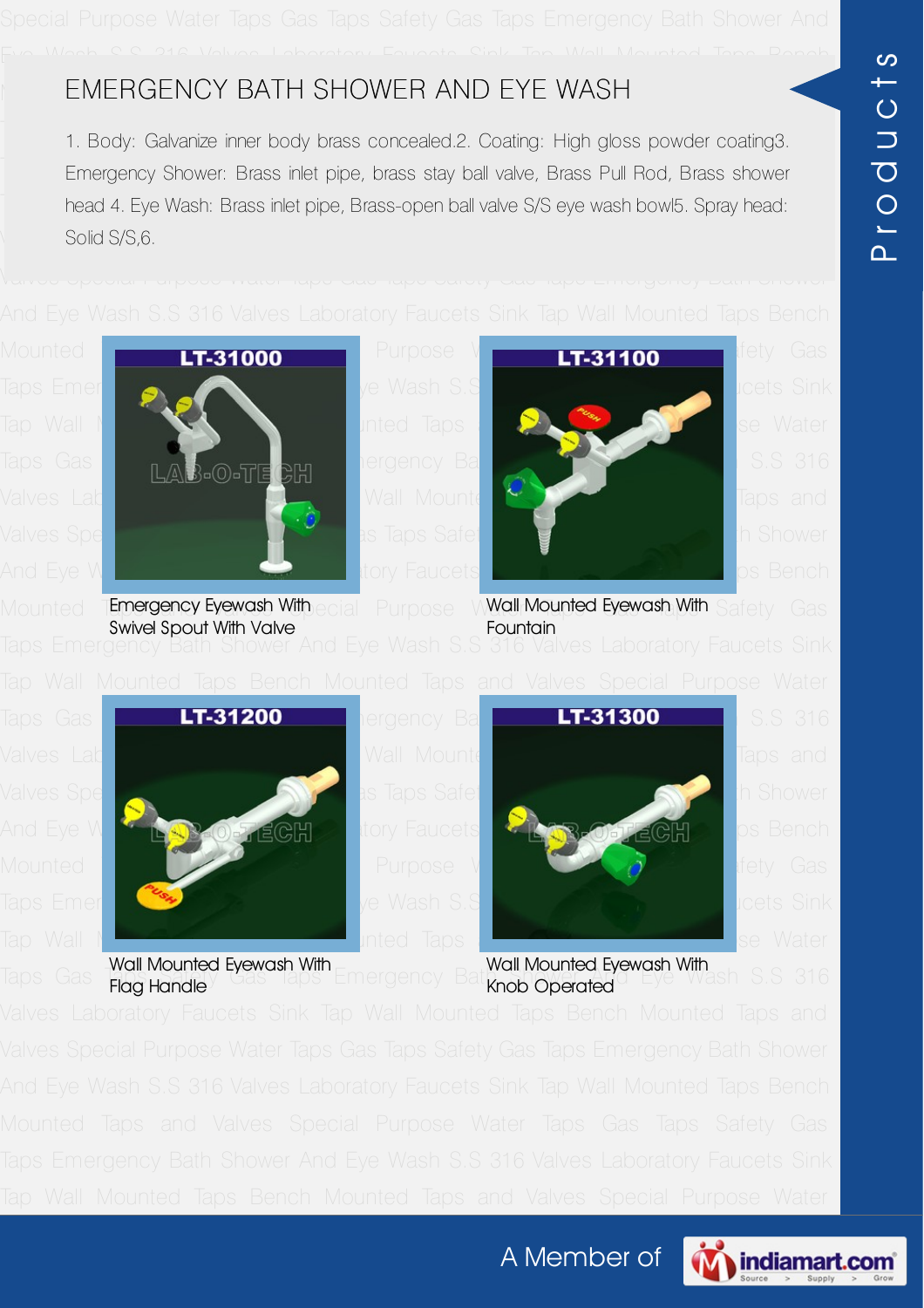# Mounted Taps and Valves Special Purpose Water Taps Gas Taps Safety Gas S.S 316 VALVES

Material S.S 316 . Wrist operated fittings have S.S NEEDLE CONE headwork's

Taps Case Taps Cases Taps Shower And Eye Mandles of chemical resistant polypropylene, coloured to match the service

All fittings are protected by a surface treatment of Polyester powder coat which is highly resistant to most chemicals.

Taps Gas Taps Shower Shower And Executive Gas Taps Emergency Bath Shower And Executive Shower Shower And Executive Valves Laboratory Faucets Sink Tap Wall Mounted Taps Sink Taps and Valves Special Purpose Water Taps Safety Gas Taps Safety Gas Taps Safety Gas Taps Capital Capital Capital Capital Capital Capital Capital Capital Capital Capital Capital Capital Capital Capital Capital Capital Capital Capi And Eye Wash S.S 316 Valves Laboratory Faucets Sink Tap Wall Mounted Taps Bench Mounted Taps and Valves Special Purpose Valves Special Purpose Special Special Special Special Special Special Special Special Special Special Special Special Special Special Special Special Special Special Special Special Taps Emergency Bath [Shower](ss-316-valves.html#s-s-wall-mounted-straight-tap) And Eye Wash S.S 316 Valves [Laboratory](ss-316-valves.html#s-s-wall-mounted-straight-tap-with-90-degree-nozzle) Faucets Sink



Tap Wall NS.S Wall Mounted Straight Tap unted Taps as S. Wall Mounted Straight Tapose Water With 90 Degree Nozzle

Taps Gas Taps Safety Gas Taps Emergency Bath Shower And Eye Wash S.S 316



Valves Special Mounted Straight Tap<sub>cias</sub> Taps Safety<sup>S.S.</sup> Panel Mounting Valve<sub>y</sub> Bath Shower With 90 Degree Nozzle S.S Panel Mounting Valve



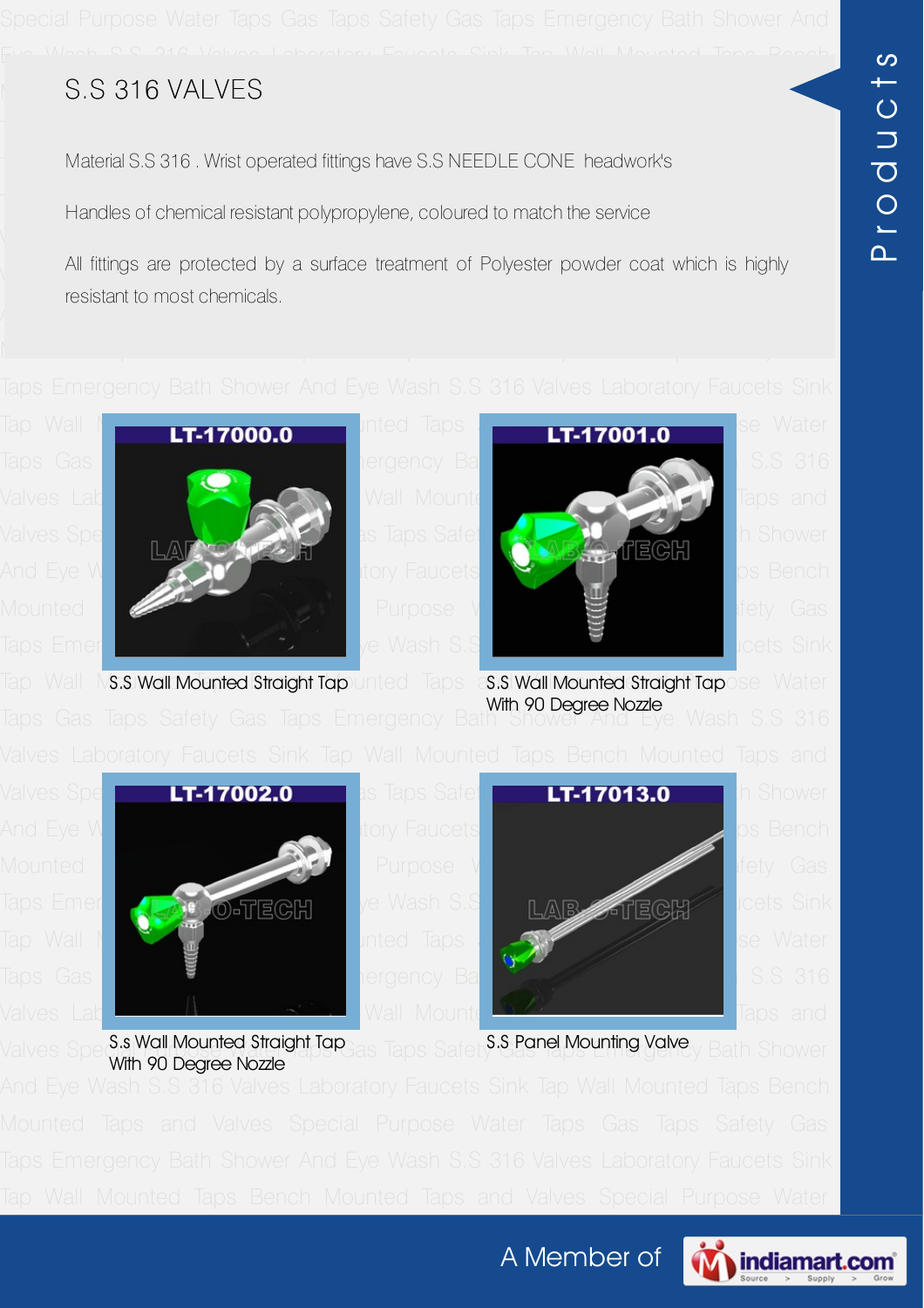# Mounted Taps and Valves Special Purpose Water Taps Safety Gas Taps Safety Gas Taps Safety Gas Taps Safety Gas

Taps Emergency -<br>We are a leading Manufacturer of Laboratory Faucets such as Laboratory Service Fittings, Tap North Mounted Taps and Laboratory Valves from India.<br>The School Lab Taps and Laboratory Valves from India.







Valves Sper<mark>taboratory Faucets</mark>en laps Gas Taps Safet <mark>Laboratory Service Fittings</mark>y Bath Shower





Taps Emergichool Lab Taps ower And Eye Wash S.S Laboratory Valves oratory Faucets Sink

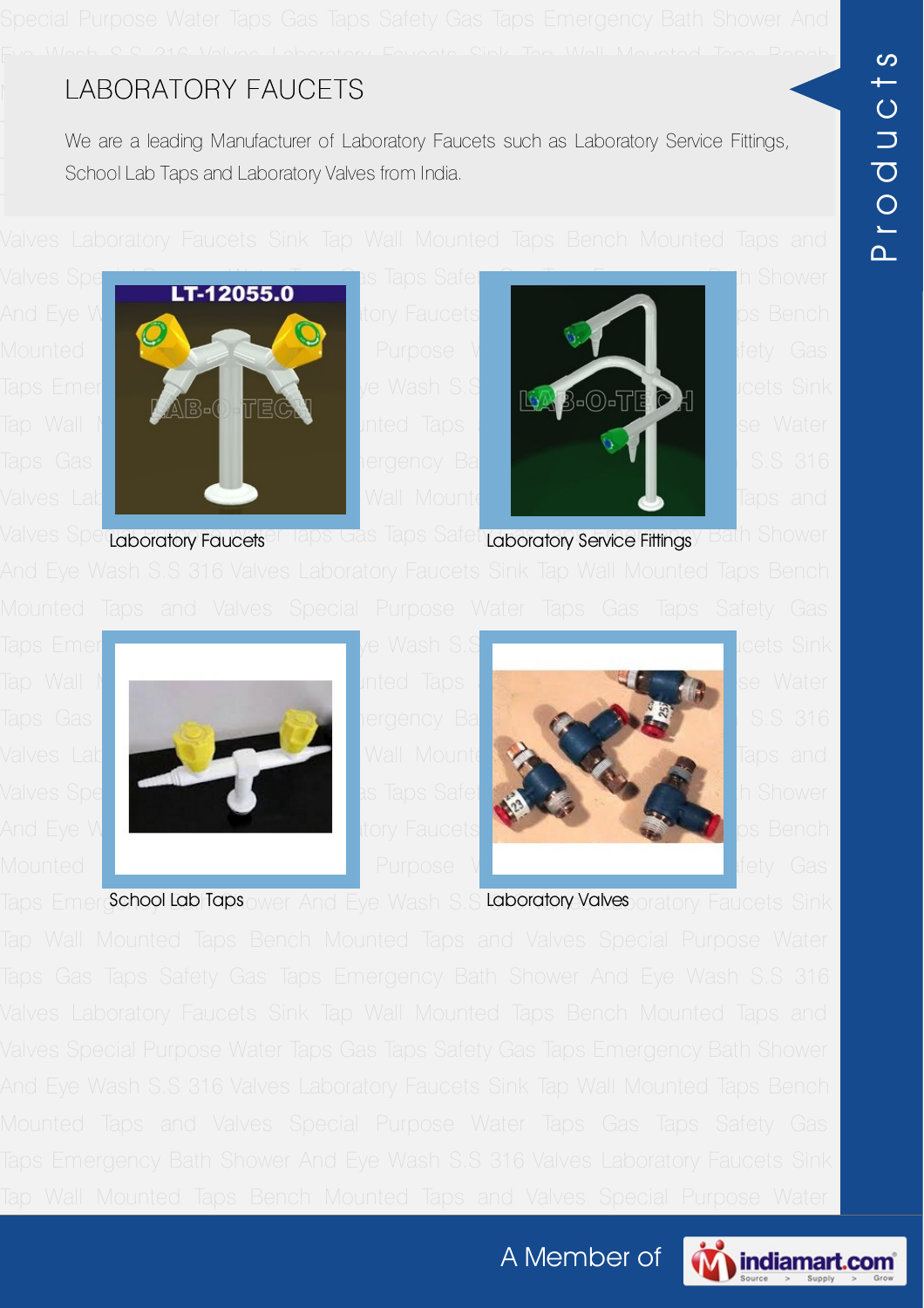#### MOUNTED TAPS And Valves Special Purpose Water Taps Safety Gas Taps Safety Gas Taps Safety Gas Taps Safety Gas

Taps Gas Taps Safety Gas Taps Emergency Bath Shower And Eye Wash S.S 316





Taps Gas Taps Safety Gas Taps Emergency Bath Shower And Eye Wash S.S 316 Valves Lab**ßwilling/Spout**cets Sink Tap Wall Mounte**Tap**laps Bench Mounted Taps and Wall Mounted Tap With Mixer Swilling Spout "Y" 90 Degree Wall Mounted Wall Mounte**Tap** 



And Eye W<mark>as way wall Mounted Tap With</mark>atory Faucets wall Mounted Tap With " U " Taps Bench Mounted Tamiling Gooseneck Spout<sub>ecial</sub> Purpose Water Gas Taps Safety Gas 3- Way Wall Mounted Tap With Swilling Gooseneck Spout Swilling Spout

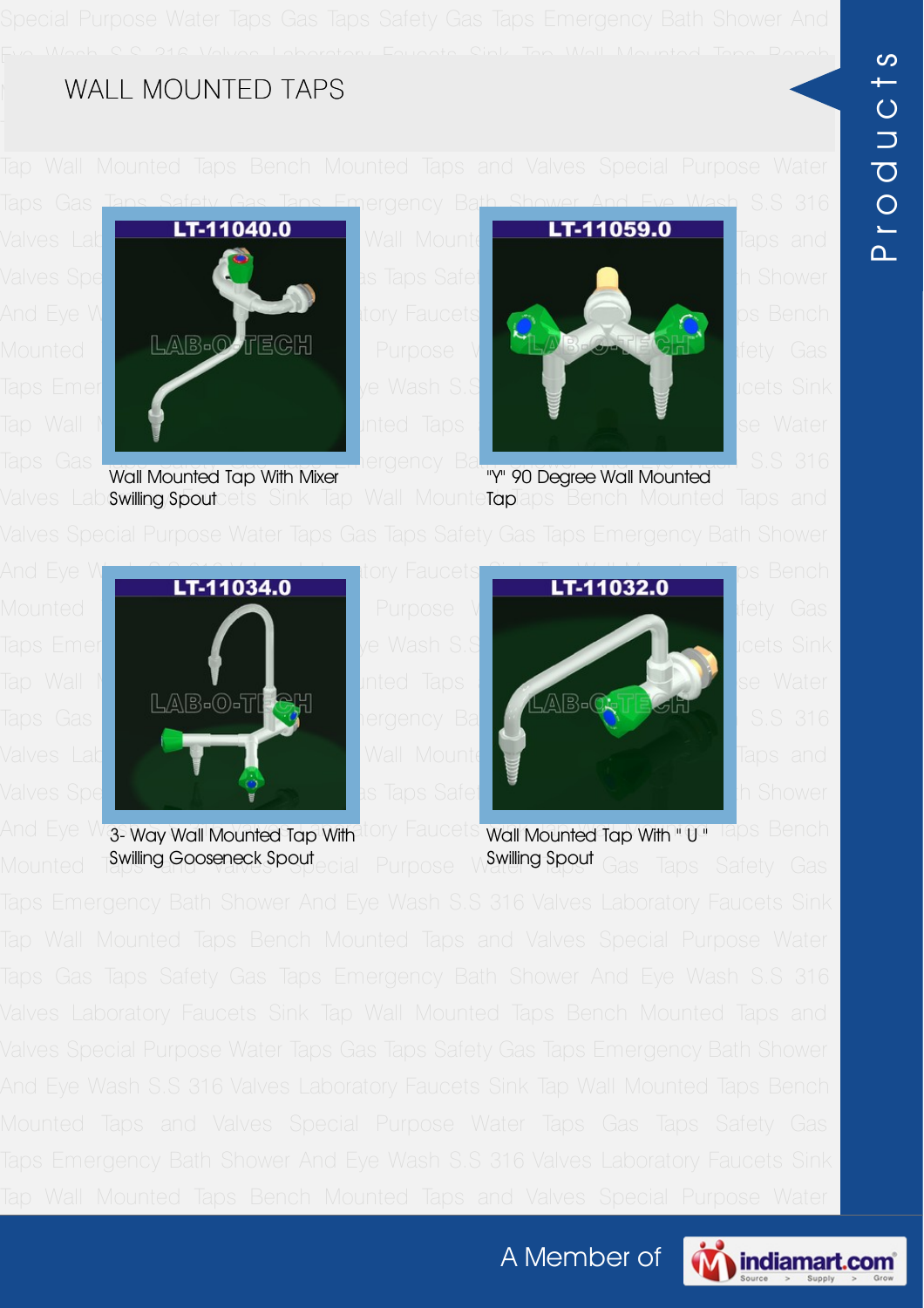# Mounted Taps and Valves Special Purpose Safety Gas Taps Safety Gas Taps Safety Gas Taps Safety Gas Taps Safety Gas Taps Safety Gas Taps Safety Gas Taps Safety Gas Taps Safety Gas Taps Safety Gas Taps Safety Gas Taps Safety

-<br>Creating a niche of Bench Mounted Taps and Valves such as S. S. Bench Mounted One Way **Taps 20 Degree Valve, S.S Bench Mounted One Way Valve With Swivel Spout, Bench Mounted** Eyewash With Fountain, S.S Bench Mounted Mixer Valve Hot & Cold, S.S Bench Mounted Valves Laboratory Faucets Sink Tap Wall Mounted Taps Bench Mounted Taps Bench Mounted Taps and Taps and Taps and



Taps Gas **Bench Mounted Eyewash With**<br>Taps Gas Edintain <sup>ety Gas</sup> laps Emergency Battyake Hot & Cold Eye Wash S.S 316

S.S Bench Mounted Mixer Valve Hot & Cold

**Fountain** 

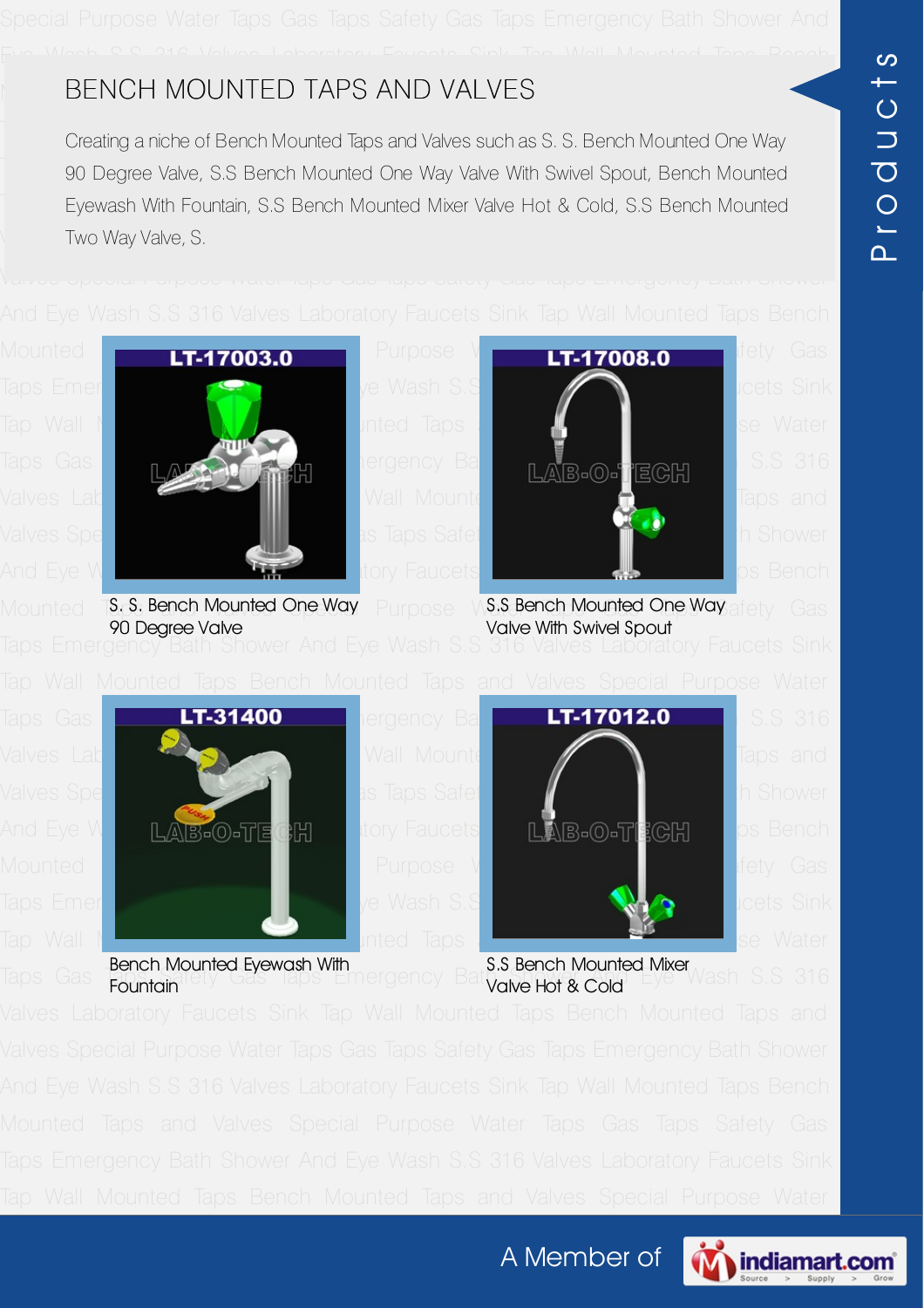# F a c t s h e e t

| Year of Establishment            | : 2010                      |
|----------------------------------|-----------------------------|
| Nature of Business               | : Manufacturer              |
| <b>Total Number of Employees</b> | $\therefore$ Upto 10 People |